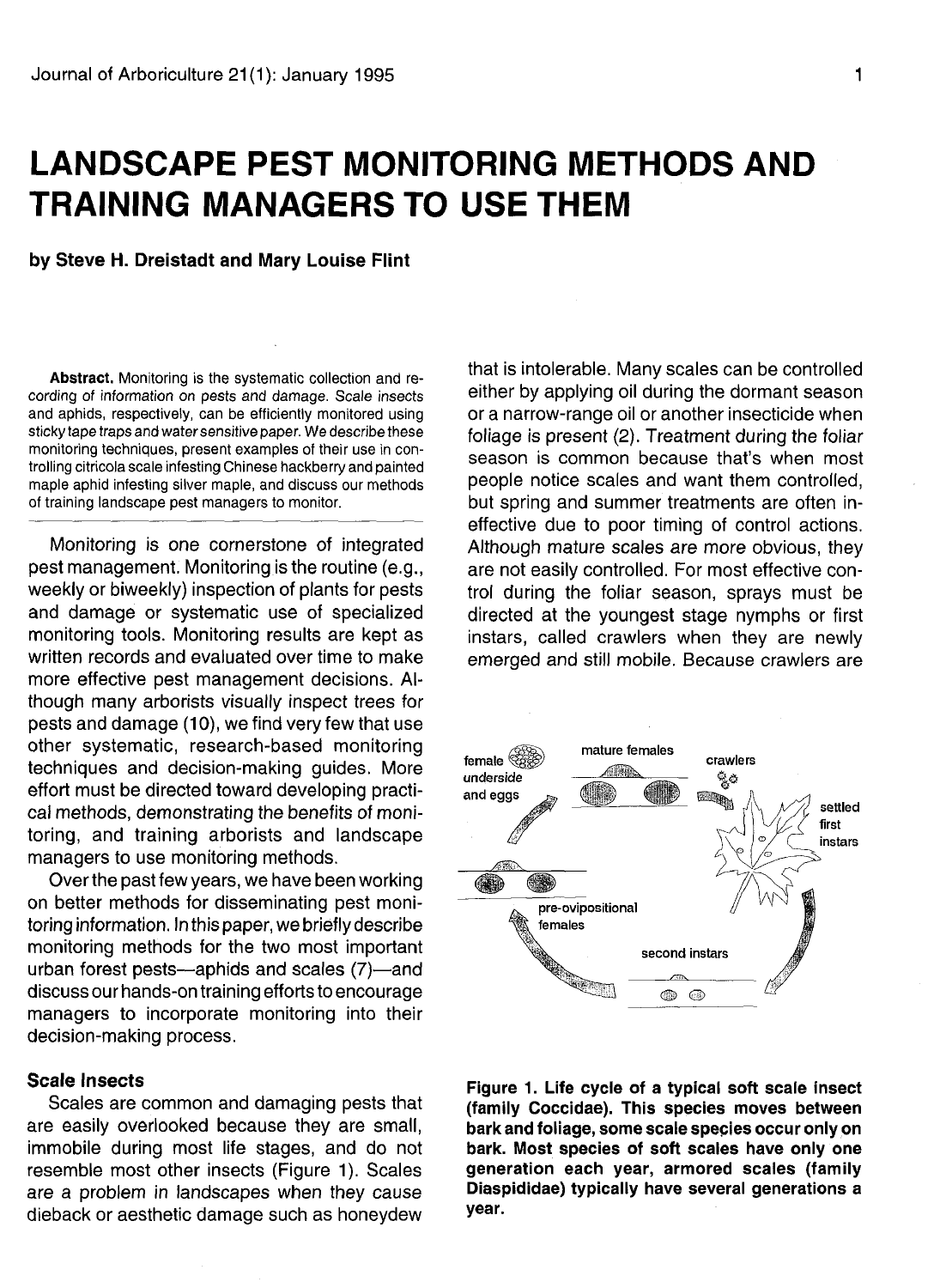tiny and abundant for only a short time, it's unlikely they will be controlled without systematic monitoring to determine when to treat.

A tool for monitoring scale crawlers is doublesided transparent tape, available in any stationery store. To make traps, a twig or small branch is tightly encircled with a strip of tape about 5 inches long. The free end of each sticky band is doubled over to make a handle to easily unwind it (Figure 2). Newly hatched scale crawlers get stuck in tape traps as they walk along twigs or branches in search of sites to settle down and feed. Crawlers appear as yellow or orange specks when sticky traps are unwrapped; managers can confirm that they are scales rather than debris by examining traps with a hand lens.

Traps must be deployed, two or three to a tree, before crawlers are expected. Put out traps when mature females are detected, commonly in the spring. If you're uncertain of the scale's life cycle, have the scales identified and obtain life cycle information from a reliable source, such as a cooperative extension office or university publication (4,6). Once deployed, change tapes once a



**Figure 2. Sticky tape wrapped around a twig to monitor scale crawlers.**

week, placing a new tape trap at the same spot. Tie a tag or flagging near each trap to help relocate it when you come to replace it the following week. Preserve the old traps between a sheet of white paper and clear plastic, labeled with the date and location. Visually compare traps from each monitoring date. If treatment is warranted, apply oil or another insecticide at or soon after the peak in crawler emergence or after a sharp increase in crawler numbers is observed in traps. It is important to note that this monitoring technique tells you when to spray for most effective results—not whethertreatments are needed. Use tree damage or the abundance of mature scales to determine if treatment is needed.

Sticky tape traps have been used for many pests, including California red scale (13), irregular pine scale and Kuno scale (8), San Jose scale (12), and sycamore scale (11). A single application of 2% superior oil (SunSpray Ultra-Fine) applied around peak crawler density (Figure 3) was just as effective as implanting trunks with acephate (Acecaps containing Orthene) used to control citricola scale (Coccus pseudomagnoliarum) infesting Chinese hackberry (Celtis sinensis) on the University of California, Davis, campus in 1991 (Figure 4). It took one person one hour a week during spring to collect and replace two traps per tree on each of 11 trees; about one half this number of traps is probably sufficient in most situations.

# **Street Tree Aphids**

Aphids are a problem on woody landscape plants primarily because of the sticky honeydew aphids produce and the resulting sooty mold growth, Like many cities, Modesto, California, uses systemic insecticides to control aphids. For many years this involved injecting susceptible trees once each spring with dicrotophos (Bidrin). When the manufacturer withdrew Bidrin from the market in 1992, the City of Modesto switched to acephate implants, but with disappointing results. Silver maples (Acer saccharum) implanted during summer were dripping with honeydew by fall. The unsatisfactory control of painted maple aphid (Drepanaphis acerifoliae) was apparently due to the insecticide's relatively short persistence and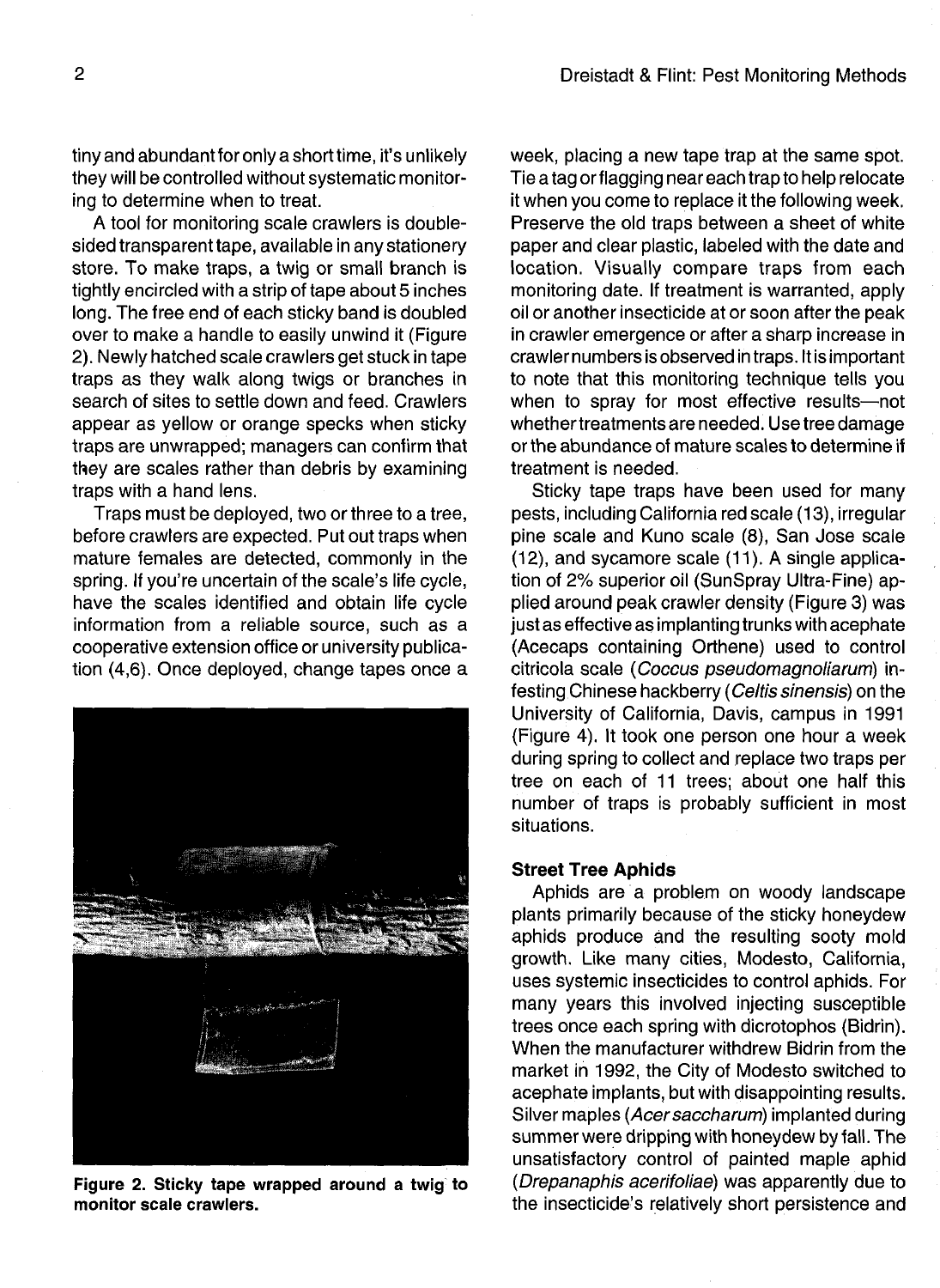

**Figure 3. Scale crawler density monitored on five untreated Chinese hackberry trees in Davis, California, during 1991. Two traps per tree were used, each replaced weekly and encircling a twig 9 mm (SD = 2) in diameter. A single application of horticultural oil was made (May 28) on a nearby group of ten trees.**

poor application timing. However, previous efforts to time treatments by clipping terminals and inspecting them for aphids proved unsatisfactory. The aphids are tiny and the maples are huge. Aphids seemed to increase dramatically over a short time, quickly fouling parked cars and pavement with sticky honeydew. The difficulty in effectively timing application was a major reason why the City originally used Bidrin, which seemed to provide season-long control, without need to precisely time application.

City Arborist Allen Lagarbo sought help for this aphid problem from Ed Perry, a University of California Cooperative Extension Advisor in Stanislaus County. Perry suggested timing applications by monitoring damage (honeydew pro-



**Figure 4. Average (+ SEM) density of female citricola scales per 30-cm long branch before treatment and scale nymphs per leaf on Chinese hackberry after one treatment with acephate implants (on May 20- 24) or foliar application of 2% oil (May 28) in Davis, California, during 1991. Female scale densities are not significantly different between treatments and controls (P > 0.05, t tests). Nymph densities after treatment are significantly lower (P< 0.05, Dunnett's one-tailed** t **tests) on oil or acephate treated trees in comparison with untreated trees. Five untreated trees and three trees receiving each treatment were sampled on each date. Samples were eight terminals per tree collected on each of three dates during May before application and 20 leaves per tree collected on each of two dates (July and August) after treatment.**

duction), rather than inspecting trees for aphids. This monitoring method was developed in Berkeley for both timing applications and establishing thresholds to determine if treatment was needed (5). Beginning in summer, 1993, Perry and Lagarbo monitored honeydew using water sensitive cards; honeydew makes a dark blue dot wherever it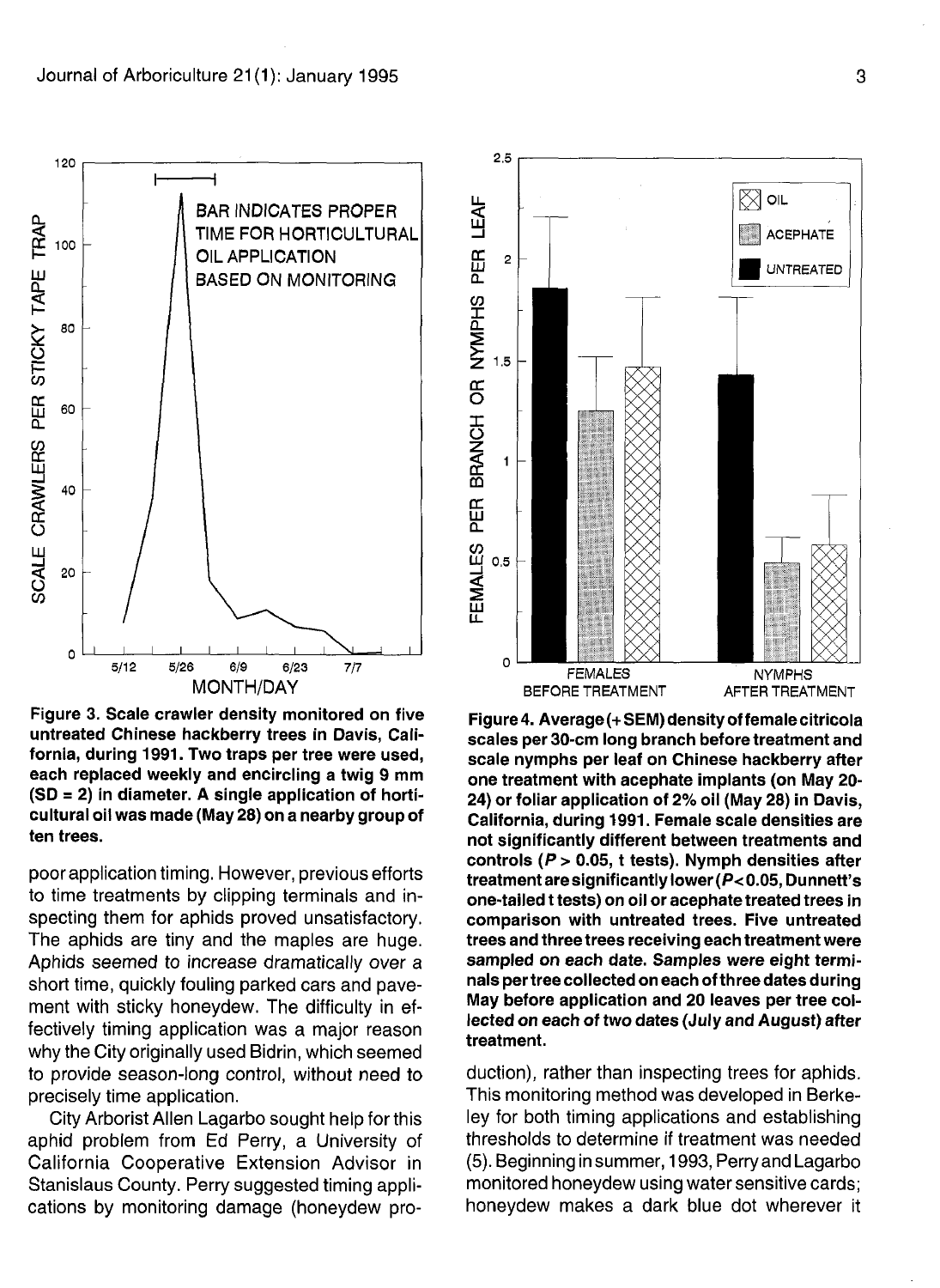lands on the card's bright yellow surface (3). Once each week, they placed four cards (one in each cardinal direction) under each of several trees. Cards were taped to cardboard attached to a bent wire coat hanger. A telescoping pole pruner with a hook at the end was used to hang each card about 18" beneath foliage on each lower, outer canopy limb (Figure 5).

Perry and Lagarbo put out honeydew cards for four hours each week, then retrieved the cards and examined them for droplets. Unlike other species that are common in spring, aphids infesting Modesto's silver maples didn't produce honeydew in quantity until late August. By delaying control until monitoring revealed substantial honeydew (about 1-2 drops/cm<sup>2</sup> /4 hours), Modesto achieved satisfactory control using implants and received no complaints about honeydew from the public. Post treatment monitoring showed a dramatic decline and near elimination of honeydew production within a week after control, except on untreated maples.



Figure 5. Aphid honeydew monitoring card hung beneath a tulip tree branch.

# **Providing Written Resources**

Pest managers must be provided with adequate information and training or they will not use even available monitoring techniques. Although both the monitoring methods for scales and aphids had been described in technical journals, they were not generally available in "how-to" type publications readily accessible to landscape pest managers. One major goal of the University of California Statewide Integrated Pest Management Project is to make practical information available to managers. The recent publication of Pests of Landscape Trees and Shrubs: An Integrated Pest Management Guide (4) fills a gap in information by describing and illustrating available monitoring methods for dozens of landscape pests. This comprehensive book also covers identification, biology, and management of common insect, disease, weed, and cultural care problems of woody landscape plants. Insect and mite monitoring methods discussed and pictured in the book are listed in Table 1. Disease and weed monitoring as well as methods like landscape maps applicable to a variety of problems are also covered in the book.

# **Learning First Hand**

While good published information is essential, it must be complemented with effective training and demonstration activities. Learning is more successful when there is active involvement; experience is the best teacher. In a shift away from lecture hall presentations, the University of California's Statewide Integrated Pest Management Project has begun sponsoring hands-on training seminars where landscape professionals learn by actually using the recommended techniques. Seminar attendees are placed in small groups, which spend the day rotating among various practice and demonstration sessions.

To learn scale monitoring, participants are provided with a set of twigs, each with a sticky tape trap labeled with a different date. Traps contain a range of crawler numbers, representing population levels to be expected from monitoring infested plants over time during the spring. Participants unwrap, preserve, and inspect one trap from each date and estimate the density of crawlers each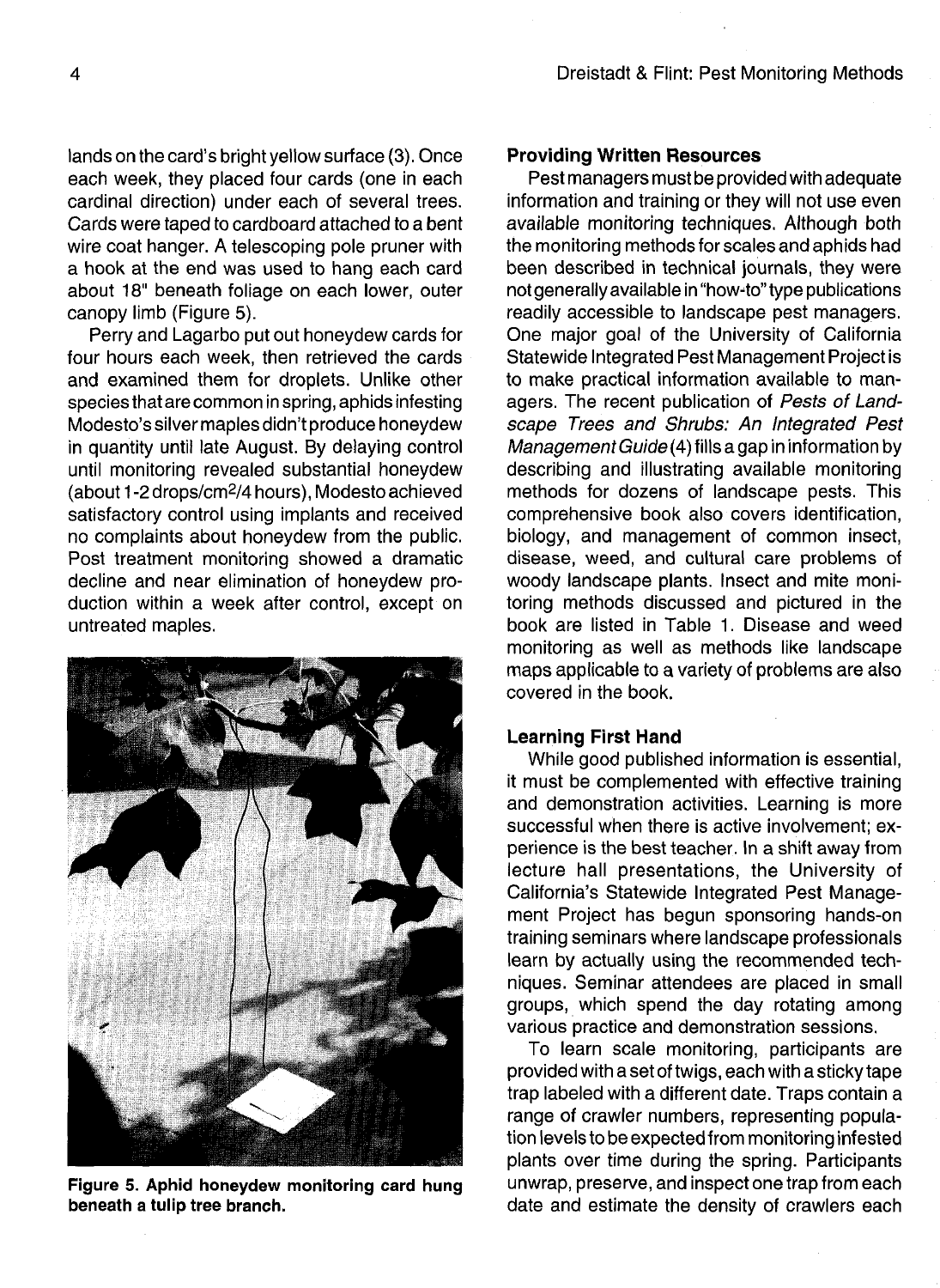# **Table 1. Insect and mite monitoring methods.**

# **Methods**

Invertebrate species

## **Visual inspection of plant parts**

Most exposed-feeding species, including evidence of parasitism and predation. Monitoring tiny pests requires a hand lens

# **Branch beating**

Most exposed, readily dislodged species, especially the adults, including leaf beetles, mites, thrips, psyllids, true bugs, leafhoppers, weevils, non-webbing caterpillars, lady beetles, green and brown lacewings

#### **Sticky traps**

Adult whiteflies, thrips, leafhoppers, psyllids, fungus gnats, Liriomyza spp. leafminers, winged aphids, parasitoids'

#### **Double-sided sticky tape**

Scale crawlers

# **Burlap trunk bands**

Adult weevils, gypsy moth larvae

#### **Pheromone traps**

Adults of certain moths and scales, including clearwing moths, fruittree leafroller, omnivorous looper, Nantucket pine tip moth, gypsy moth, San Jose scale, California red scale **Pitfall traps**

Adult weevils, predaceous ground beetles

## **Timed counts**

Pest individuals that are relatively large and obvious, such as caterpillars, and occur at relatively low density so they are not observed faster than they can be counted

**Honeydew monitoring**

# Aphids

**Frass droppings**

Non-webbing caterpillars

#### **Degree-day monitoring**

Species forwhich researchers have determined thresholds and rates, including elm leaf beetle, Nantucket pine tip moth, California red scale, San Jose scale

Reprinted from Pests of Landscape Trees and Shrubs, Publication 3359. Available for \$32 from DANR Publications, University of California, 6701 San Pablo Avenue, Oakland, CA 94608-1239. Telephone510-642-2431 ortoll free in California only: 800-994-8849.

contains. They share trap data with other persons in their group to obtain multiple samples for each date, calculate the average number of crawlers per trap, then decide when to treat based on these data. Participants also practice deploying traps (wrapping twigs with tape) and learn how to use a hand lens to recognize live scales of different life stages and species.

Honeydew monitoring is taught by providing trainees with cards containing droplets like those from monitoring aphids on different dates. Participants estimate the droplet density on each card by visual comparison with prepared standards. They graph the data from each week to develop a record of the seasonal pattern of aphid honeydew density. Monitoring is demonstrated by placing water sensitive cards under aphid-infested potted plants, which serve as simulated trees.

During each day-long hands-on course, instructors conduct the same training session about 5-8 times, each time with a different small group. The trainers, mostly University research and extension personnel, get immediate and plentiful feedback; pest managers share their experiences and observations, stimulating University workers to investigate and adapt methods so they become more efficient and useful in the real world. For example, when employing sticky traps to monitor crawlers, researchers quantify seasonal changes in scale density by counting each insect. However, pest managers are only interested in a single event, the peak in crawler production that tells them when it's time to treat. By collecting and preserving traps so that they can be readily examined, pest managers need only make a quick visual comparison among traps from different dates to observe when a dramatic and obvious increase in insects occurs. This modification avoids the tedious and time consuming counting of many tiny scale crawlers and adapts a research monitoring tool to efficient use for decision-making by pest managers.

Landscapes should be routinely inspected for proper cultural care, damage, and pest problems. Monitoring identifies when, where, and how extensively any problems occur (1,9,10). Monitoring helps managers to determine the causes of problems, determine if control action is needed, and when and where to take action. Monitoring allows managers to evaluate whether their efforts have been effective or may need to be modified. Time invested in monitoring can avoid plant damage, reduce the extent and expense of any necessary management actions, and improve control effectiveness. Regular monitoring detects developing problems early, allowing use of more selective or slower acting methods that may be less environmentally disruptive. Many useful